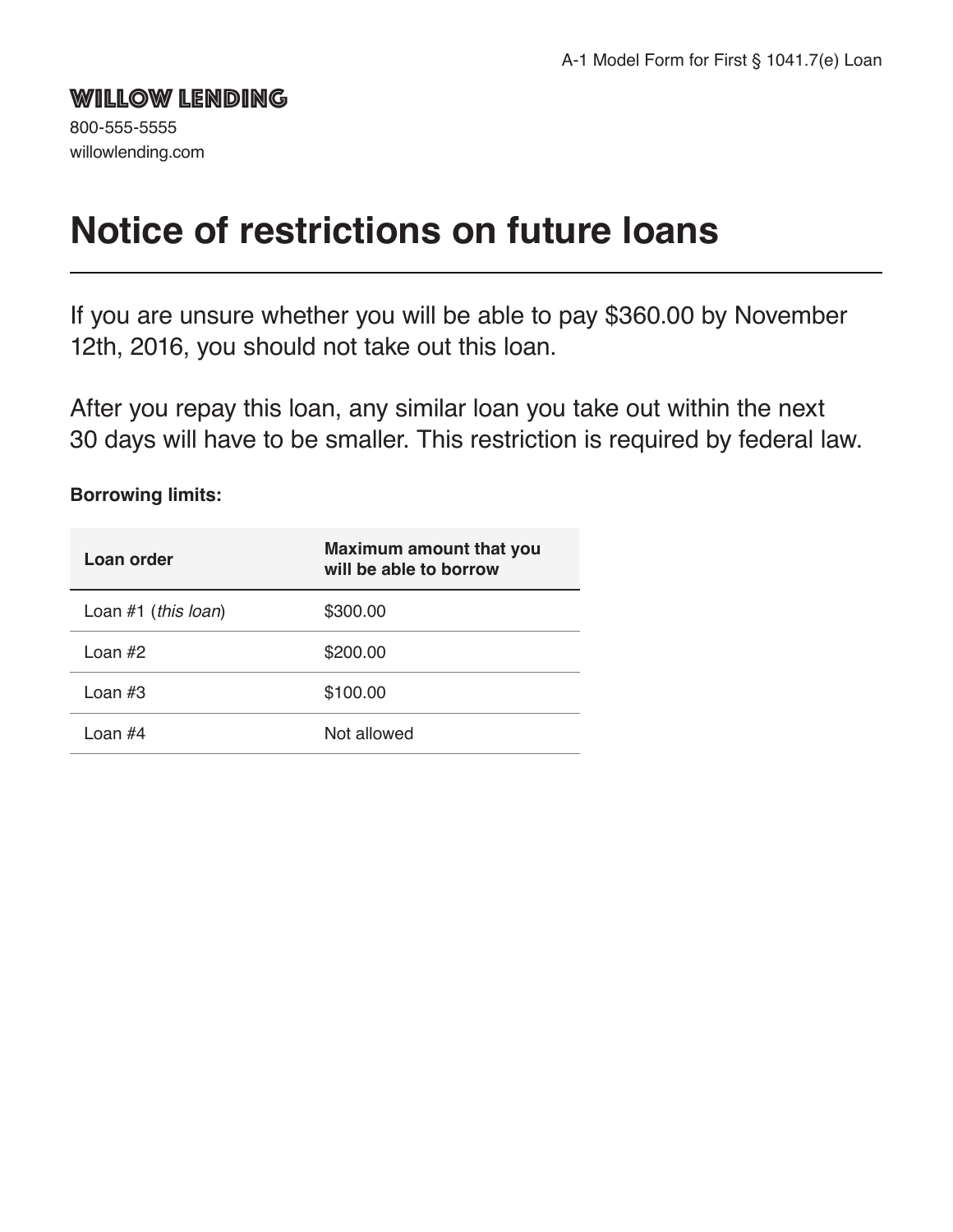## WILLOW LENDING

800-555-5555 willowlending.com

# **Notice of borrowing limits on this loan and future loans**

Our records show that you have had two similar loans without taking a 30-day break. Under federal law, this loan must be smaller than your prior loans. And after you repay this loan, **you will not be able to take out another similar loan for at least 30 days**.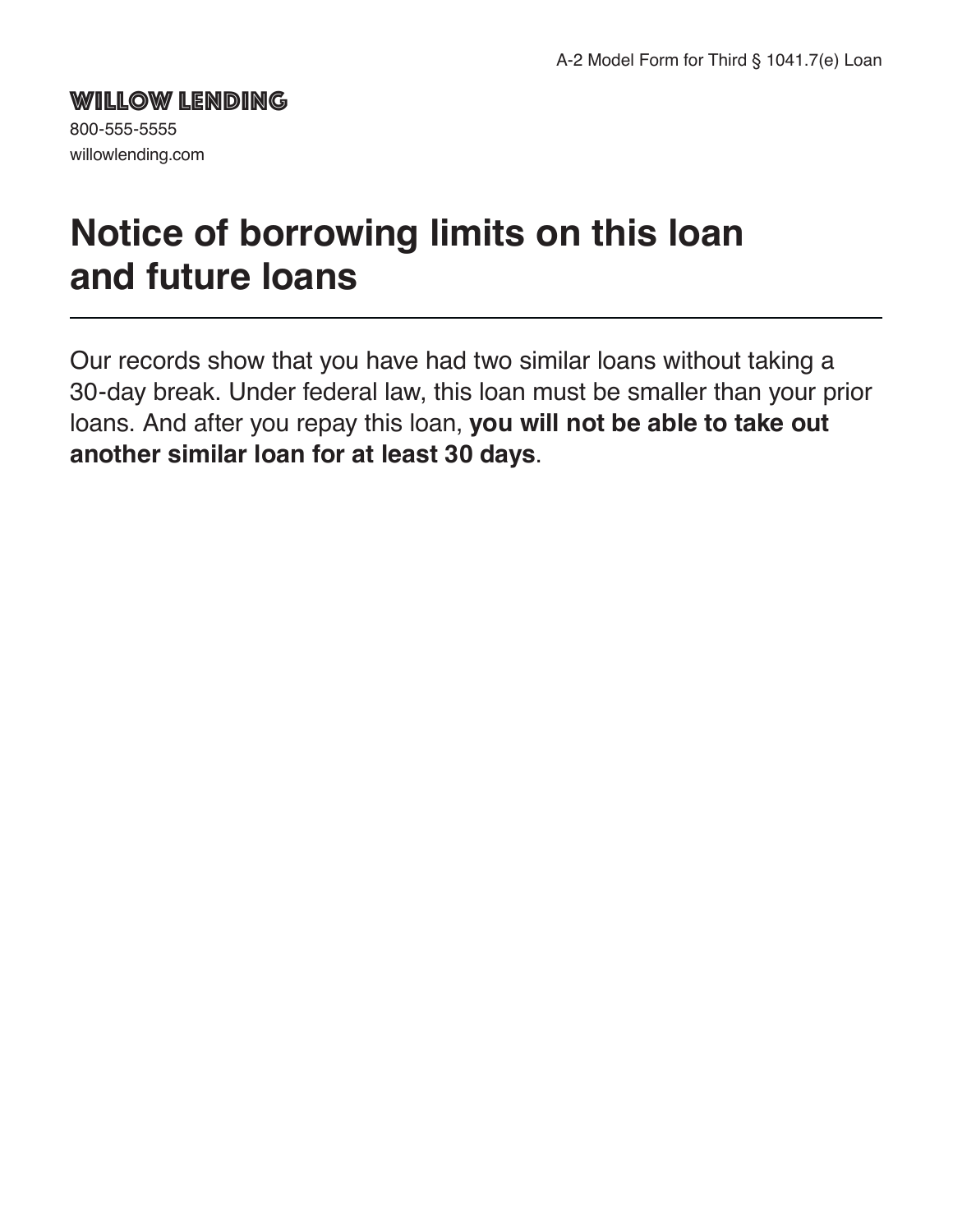WILLOW LENDING 800-555-5555 willowlending.com

# **Upcoming Withdrawal Notice from Willow Lending**

**On November 12, 2016, Willow Lending will attempt to withdraw a payment of \$80 from your account ending in 0022.** The payment will be withdrawn by check, using check #999.

If this payment is not successful, we will add a \$10 returned payment fee to your balance on loan #5432. This loan was made to you at a 533.20% APR.

Contact Willow Lending at 1-800-555-5555 if you have questions or need to stop this withdrawal. The institution where you have your account also may be able to assist you.

### **Payment breakdown**

| Principal now        | \$0  |
|----------------------|------|
| Interest             | \$80 |
| Total payment amount | \$80 |

When you make this payment, your principal balance will **stay the same** and you will **not** be closer to paying off your loan.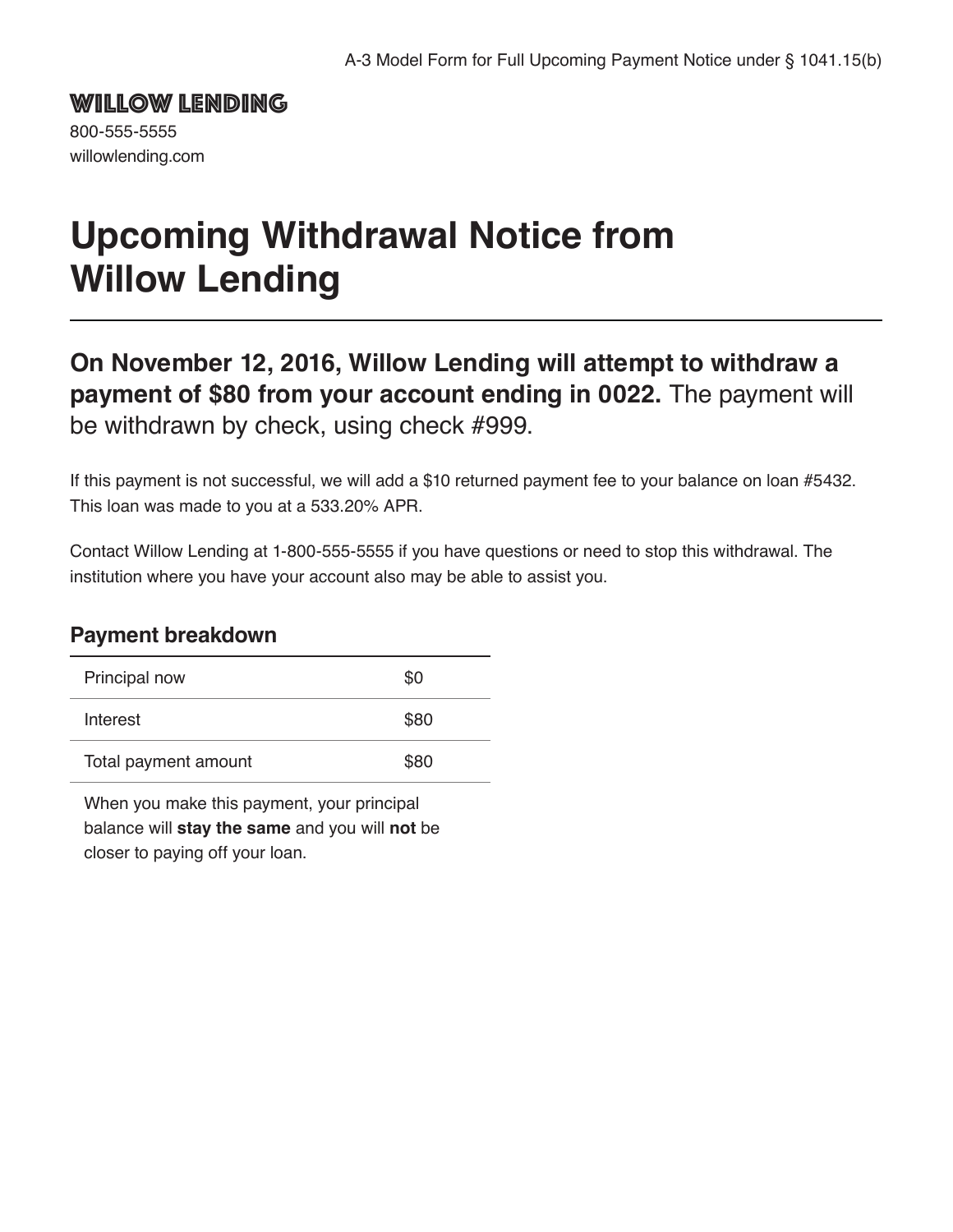WILLOW LENDING 800-555-5555 willowlending.com

# **Alert: Unusual Withdrawal from Willow Lending**

## **On November 12, 2016, Willow Lending will attempt to withdraw a payment of \$80 from your account ending in 0022.** This electronic withdrawal will be made by ACH transfer.

This payment is unusual because it is larger than your originally scheduled payment. The previous withdrawal was initiated on November 2, 2016, for \$60.

If this payment is not successful, we will add a \$10 returned payment fee to your balance on loan #5432.

Contact Willow Lending at 1-800-555-5555 if you have questions or need to stop this withdrawal. The institution where you have your account also may be able to assist you.

### **Payment breakdown**

| Principal            | \$50 |
|----------------------|------|
| Interest             | \$20 |
| Fees                 | \$10 |
| Total payment amount | \$80 |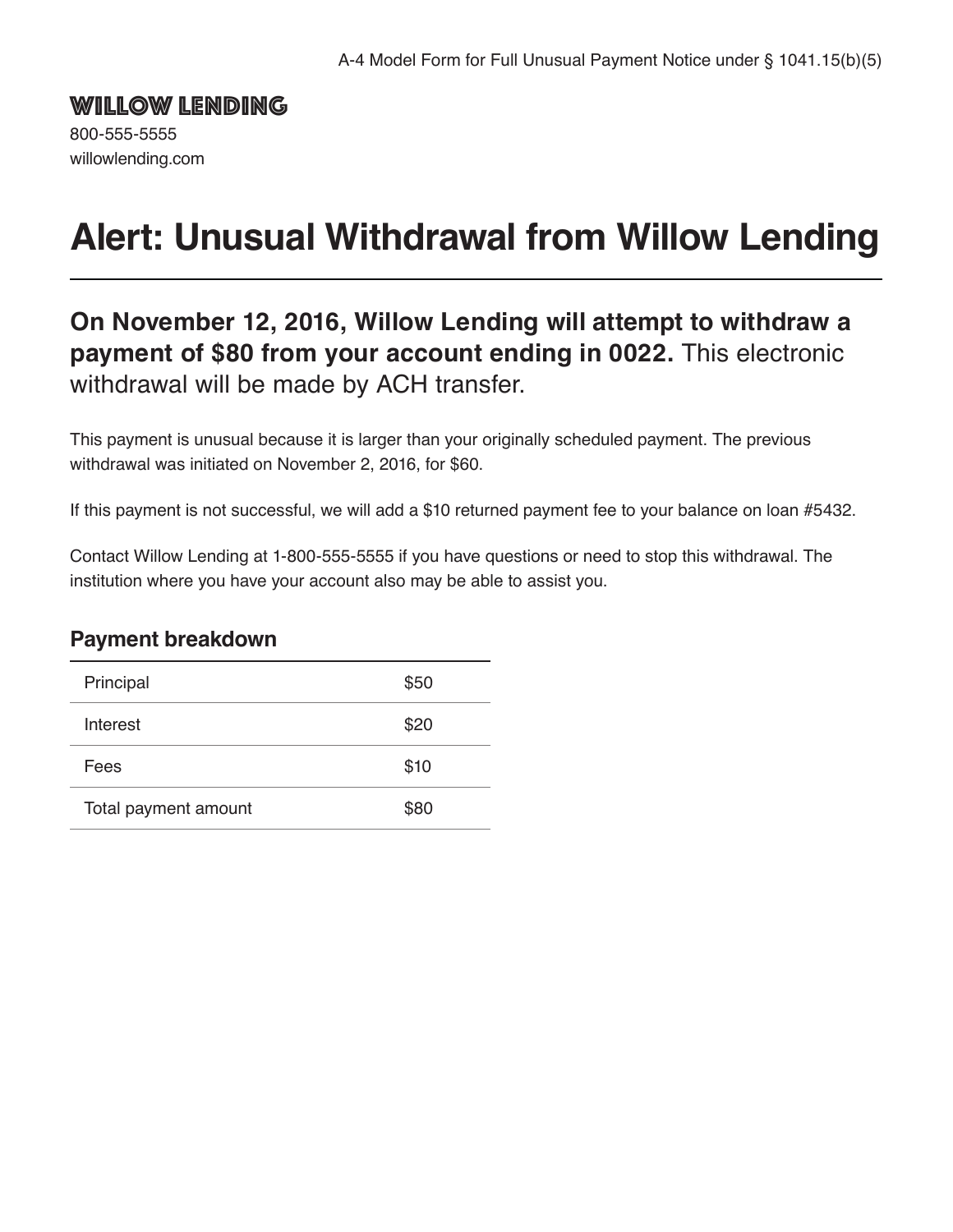WILLOW LENDING 800-555-5555

willowlending.com

**Notice: Willow Lending is no longer permitted to withdraw loan payments from your account**

Our last two attempts to withdraw payment on your loan #5432 from your account ending in 0022 were returned because your account did not contain enough funds to cover the payment. To protect your account, federal law prohibits us from trying to withdraw payment again without your permission.

We may contact you to talk about your payment choices going forward.

### **Previous payment attempts**

| <b>Payment due date</b> | Date of attempt   | Amount | Fees charged by<br><b>Willow Lending</b> |
|-------------------------|-------------------|--------|------------------------------------------|
| November 7, 2016        | November 7, 2016  | \$80   | \$10 returned payment fee                |
| November 7, 2016        | November 10, 2016 | \$80   | \$10 returned payment fee                |

The Consumer Financial Protection Bureau (CFPB) created this notice to inform you of your rights under federal law. The CFPB is a federal government agency built to protect consumers. To learn more about your rights as a borrower, visit www.cfpb.gov/payday.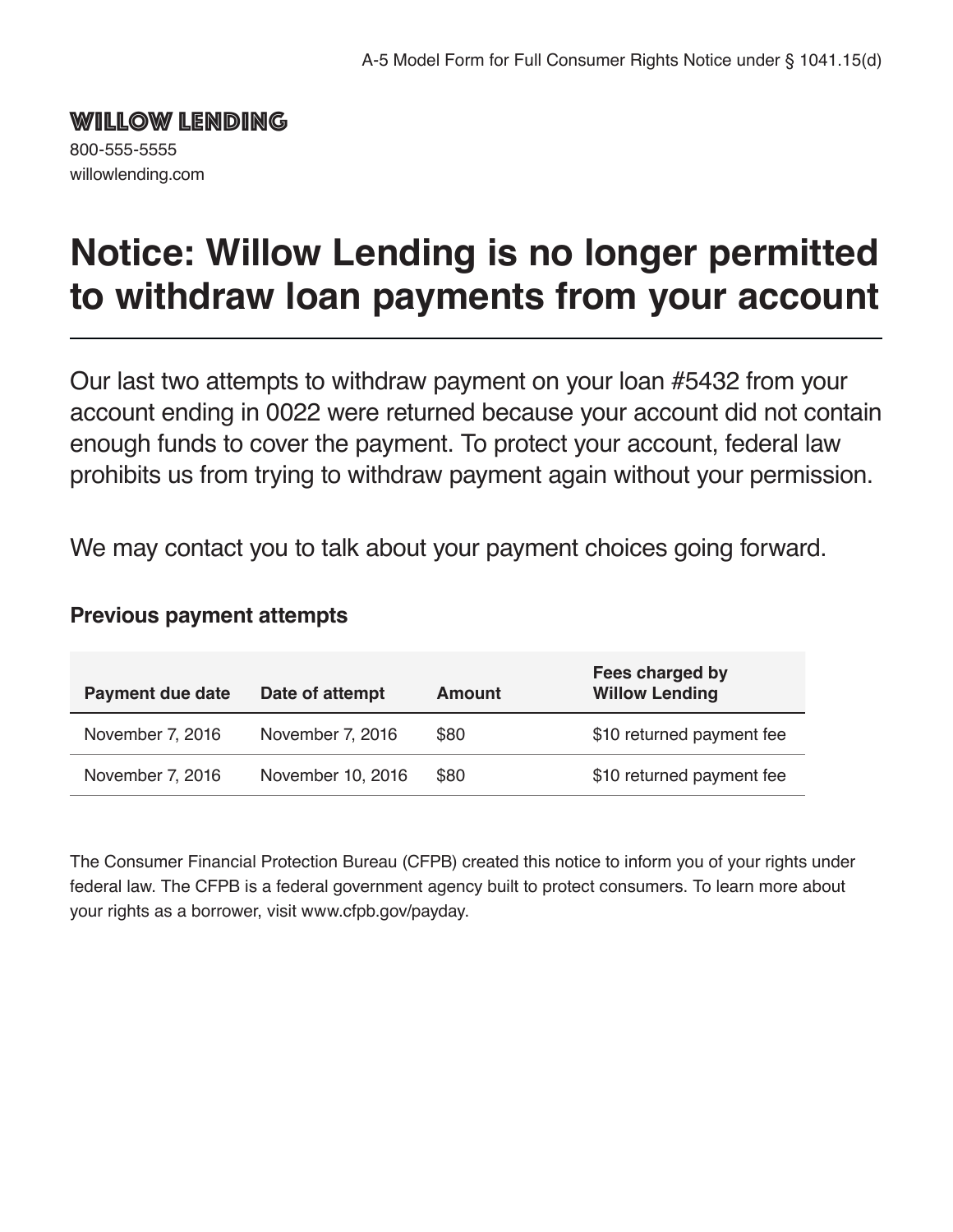*Subject (applicable to email only)* Upcoming Withdrawal Notice from Willow Lending

#### *Body*

Upcoming Withdrawal Notice from Willow Lending On Nov 12, 2016, we will attempt to withdraw a payment of \$80 from your account ending in 0022.

View the details at willowlending.com/xox302ksw.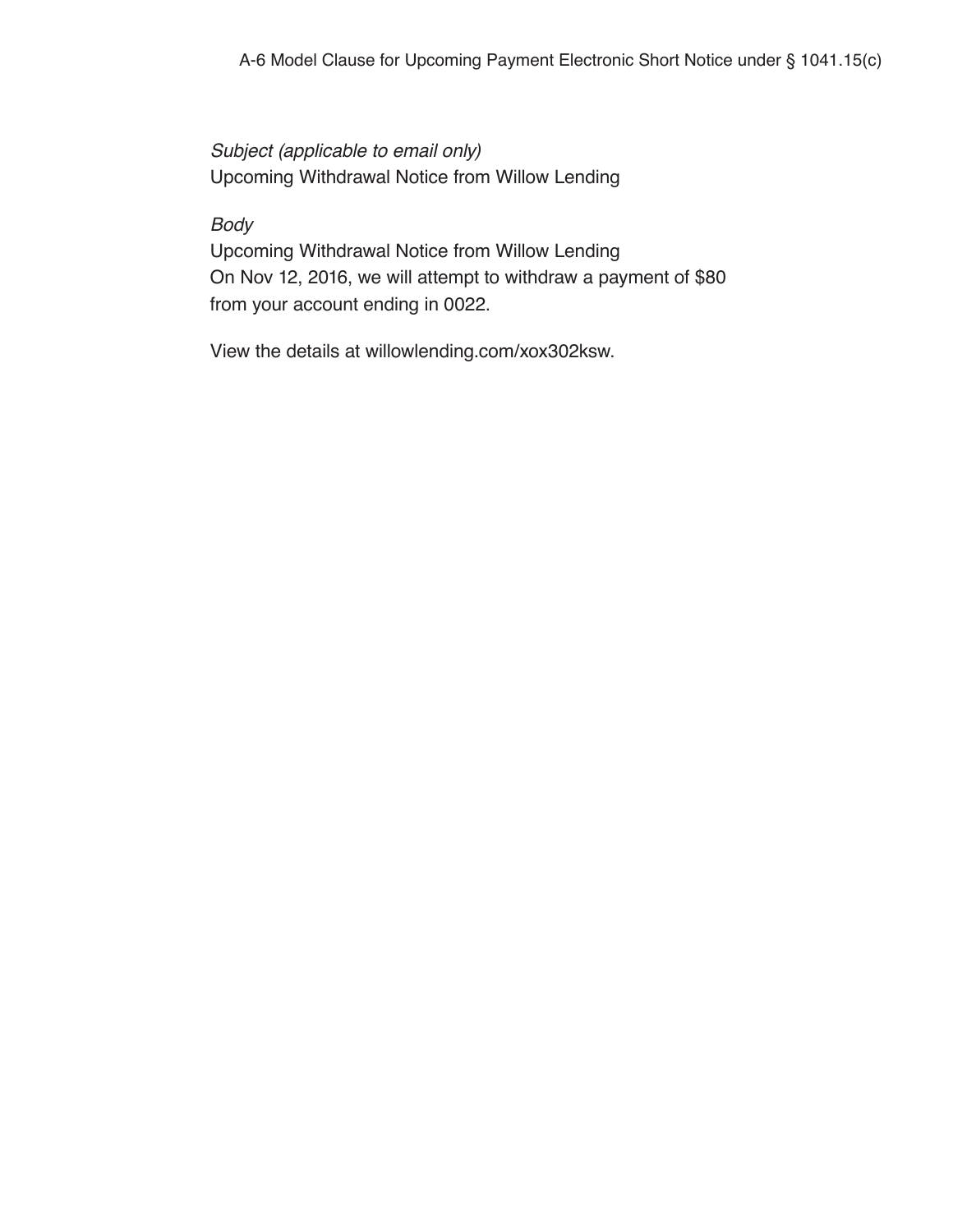*Subject (applicable to email only)* Alert: Unusual Withdrawal from Willow Lending

*Body*

Alert: Unusual Withdrawal from Willow Lending On Nov 12, 2016, we will attempt to withdraw a payment of \$80 from your account ending in 0022. This payment is unusual because it is larger than your originally scheduled payment.

View the details at willowlending.com/xox302ksw.